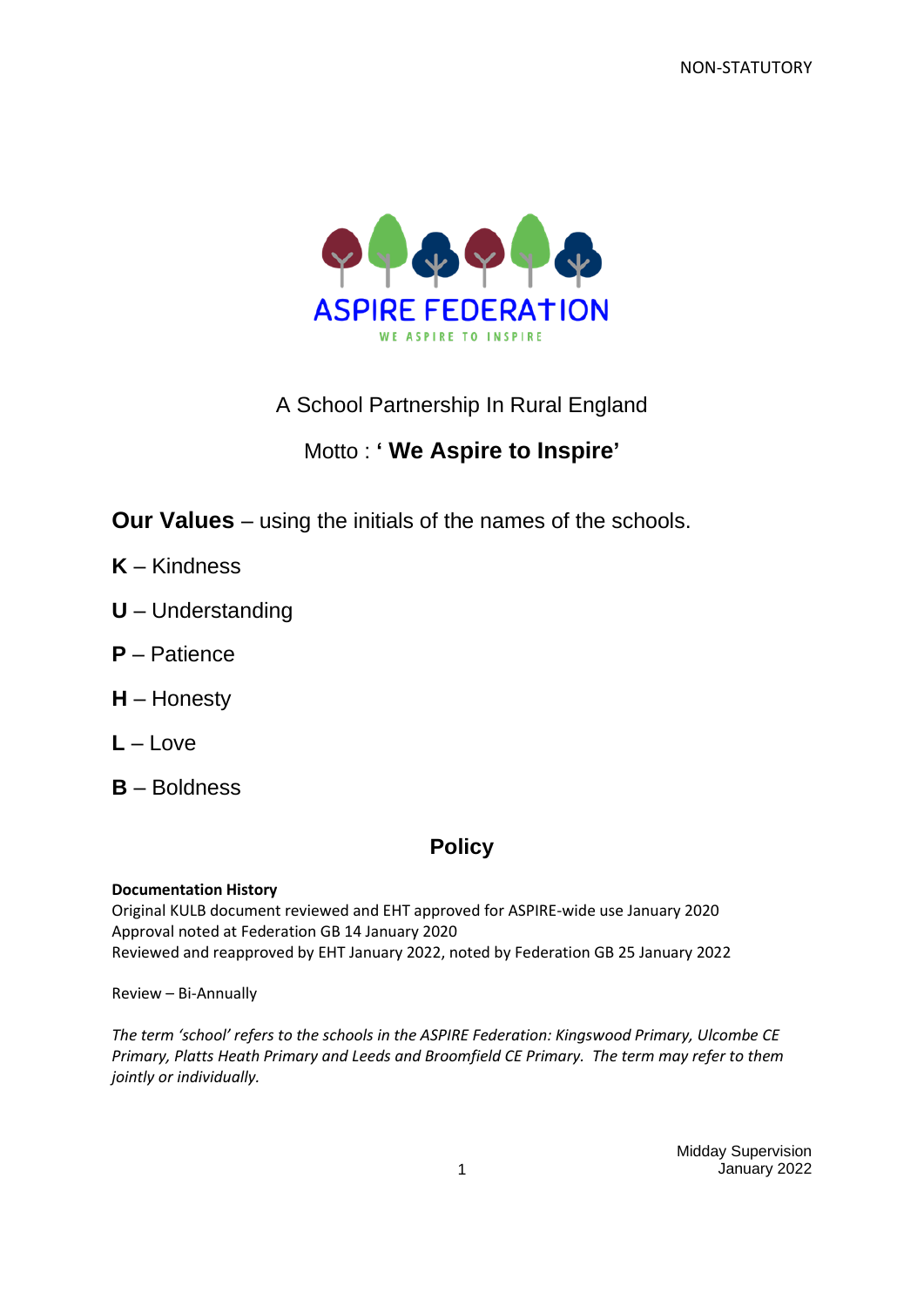At our two Church of England schools this policy will be delivered through strong links made to our Christian values:

#### **Leeds & Broomfield Church of England Primary School**

At Leeds & Broomfield we build strong foundations for all; to learn, flourish and fill their hearts with God's love. Everyone is important, valued and needed to make L&B grow. We give a quality all round nurturing education which develops the whole child; If the rain came we would not fall.

"*As many hands build a house, so many hearts make a school."*

*(Matthew Ch 7 24-27)*

**RESPECT RESILIENCE EMPATHY CURIOSITY HONESTY**

Our school Christian Values support the development of the children and all within the school and local community, giving the children and staff a positive outward looking view. The pupils and staff support and help each other and the local community enabling all to flourish.

We have explored the story of Matthew (Ch 7 24-27) showing curiosity, and the children felt empathy for the builder of the house on the sand, but said they must be resilient to try again. Jesus was honest with his followers and people followed and trusted him. The story continues showing how Jesus respected all and everyone who wanted to listen and learn could – no one was turned away. This high level of inclusion and respect is what makes Leeds and Broomfield a great school community to be part of 'many hearts make a school'.

**Ulcombe Church of England Primary School**

"*Unity and diversity in the body – one body, many members."*

*(Corinthians Ch 12 12-27)*

**HOPE RESPECT ENDURANCE TRUST**

At Ulcombe Church of England Primary School endurance plays an important role in both our social learning and cultural ethos, where children aspire to be the best they can be. Diversity is the key to our curriculum and opportunities to progress and succeed both academically and as individuals are provided – many members working in unity with respect for each other. Hope is at the heart of our school community and is explicitly shown by both children and adults in our school, regardless of where the path of life leads them. Through God's love and trust each individual learns the skills important for them but also adds value to the community as a whole.

We are Ulcombe Church of England Primary School and each one of us is a part of it!

Midday Supervision 2 January 2022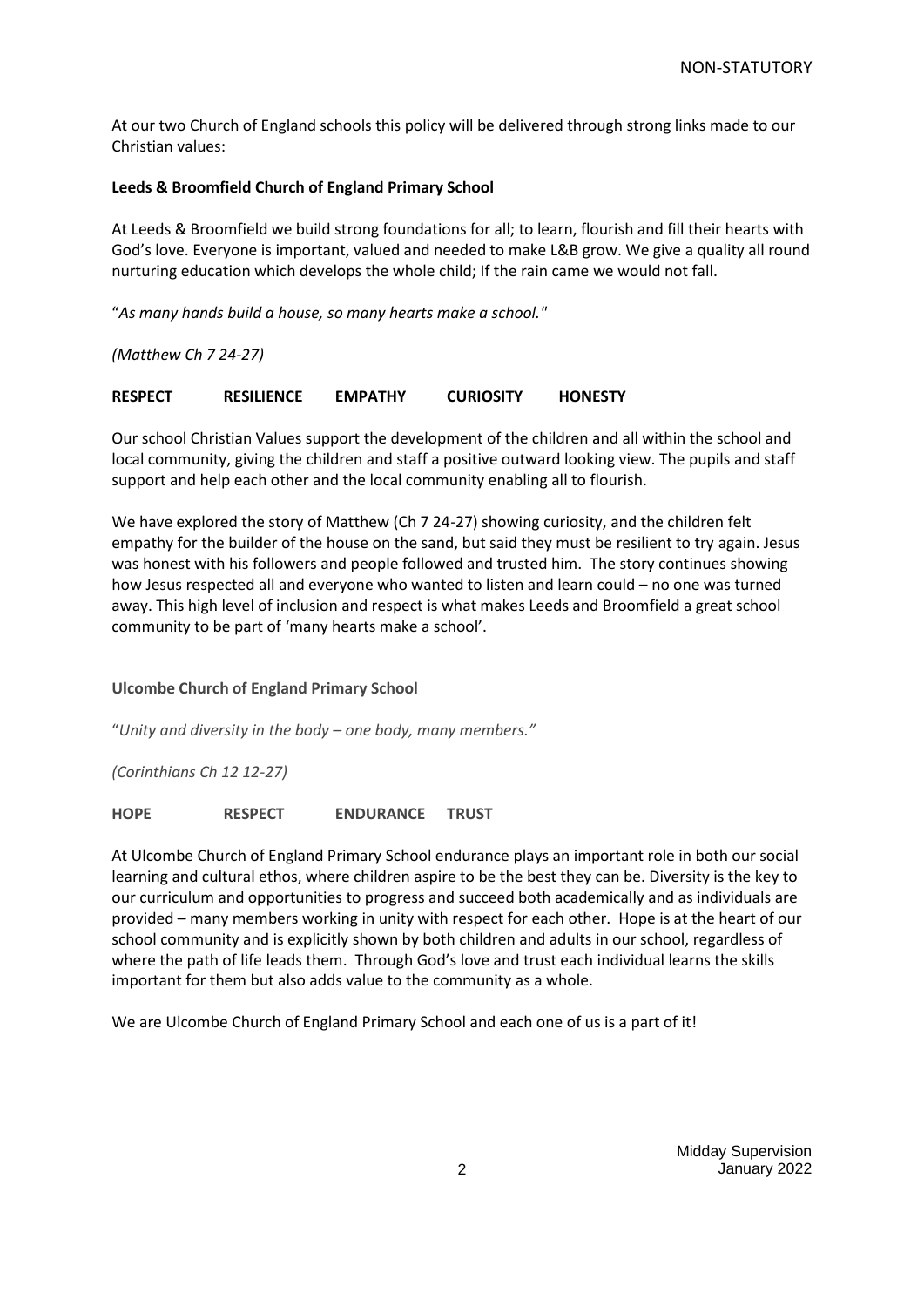## **GUIDELINES FOR MIDDAY SUPERVISION**

# **CONTENTS**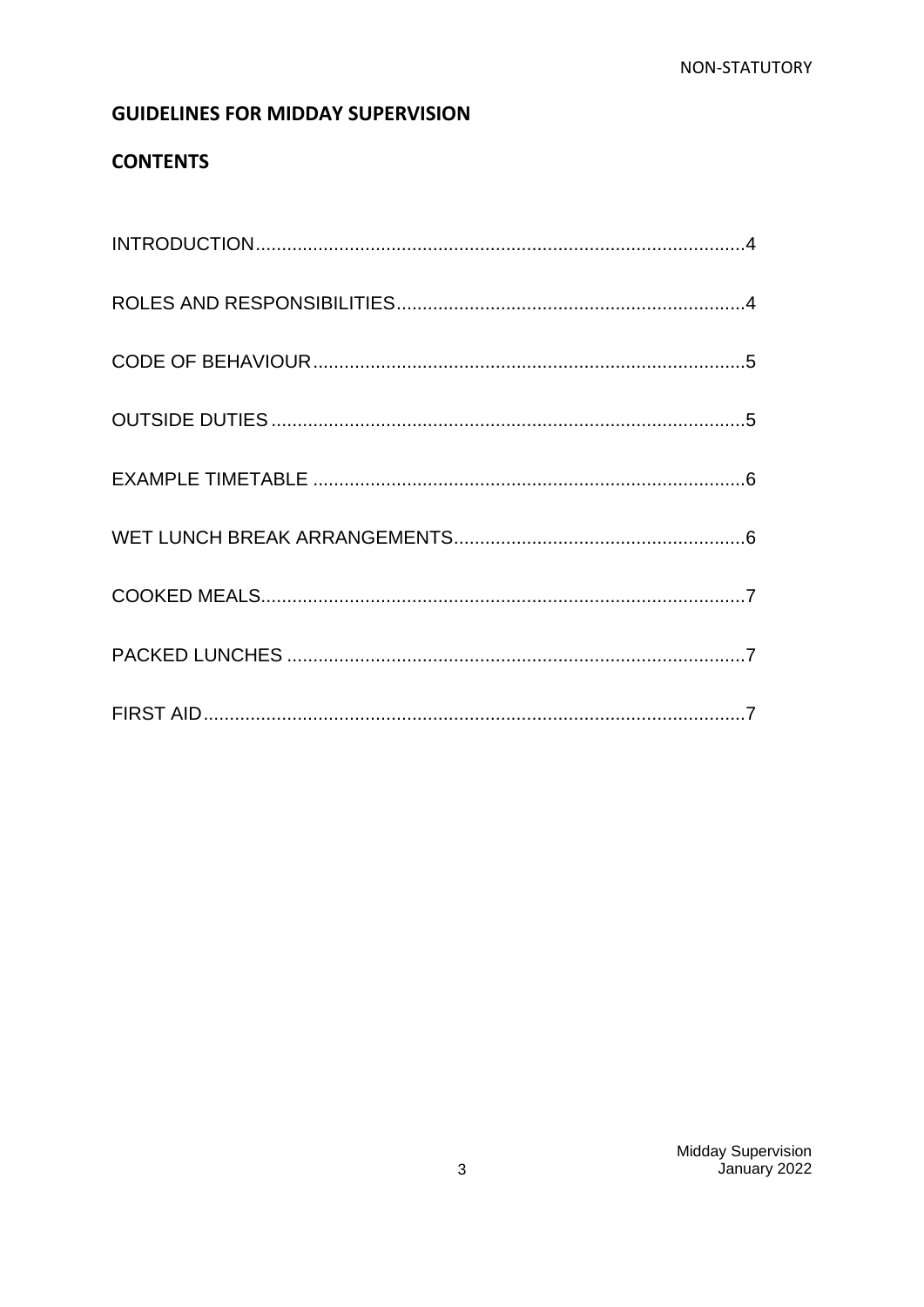## <span id="page-3-0"></span>**INTRODUCTION**

The role of Midday Supervisor is a difficult one, having the sympathetic ear of a friend, yet maintaining the distance necessary to retain the role of supervisor. This can best be achieved by developing genuine, consistent and caring relationships with all children and by working as part of the team within the school that works towards a common aim - the welfare of the children

You must look through the eyes of the children to see yourself.

- Do you leave your worries / bad mood outside the gate, or does it creep in with you and come through in the way you deal with people?
- Could you seem to have favourites or non-favourites?
- Are you seen to be fair and to treat all alike? Are you gentle, kind but firm?
- Are you ever aggressive?
- Are you genuinely interested in what the children tell you?
- Is it always clear when you are joking or making up stories?
- Are you able to be non-judgmental about their way of life, their families?

A difficult role indeed, but everyone working in this school needs to regularly assess their affect and influence on others, for that influence is great and should not be underestimated.

## <span id="page-3-1"></span>**ROLES AND RESPONSIBILITIES**

In order that there can be no misunderstandings about the role and responsibilities of Midday Supervisors, a role undertaken by teaching assistants and teachers, these guidelines have been developed and are more than merely suggestions. This is a clear statement of intent and as such is available to all connected with this school, including teaching staff, parents and governors.

There is a clear management structure to provide cohesion and consistency as well as to ensure that the guidelines are adhered to.

The structure is:

• Executive Headteacher/Head of School (and Senior Teacher in the absence of the Headteacher)

They have ultimate responsibility for the management of the school lunch break, including the deployment of staff, the organisation of the serving of school meals (i.e. the organisation of the dining area), the organisation relating to packed lunches, and all matters appertaining to the welfare of the children.

Midday Supervisors have equal status and are responsible to the Headteacher.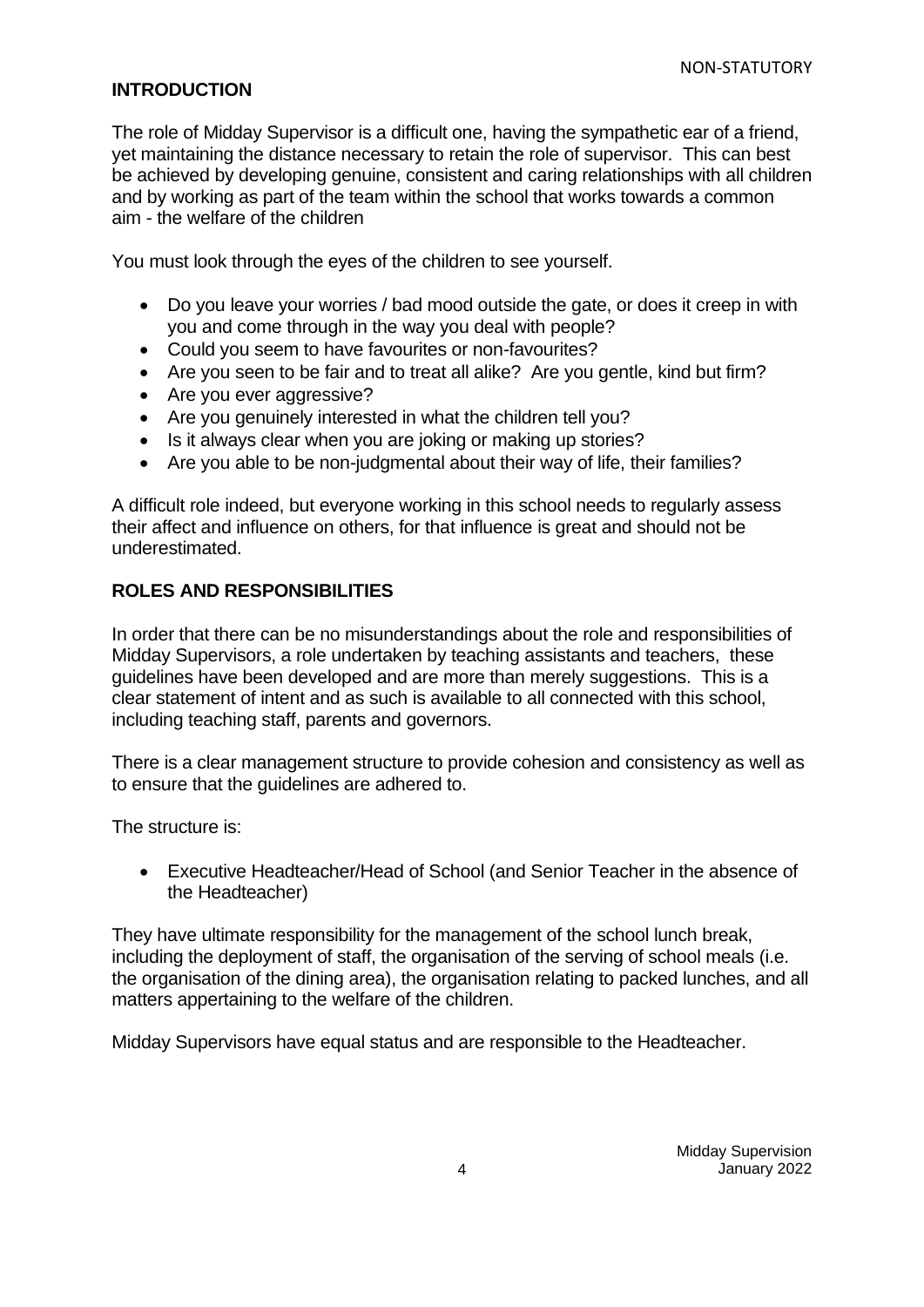### <span id="page-4-0"></span>**CODE OF BEHAVIOUR**

1. In keeping with the school's policy on discipline, all adults are expected to set a good example by their courteous attitude towards each other, towards teaching and non-teaching staff, towards kitchen staff and towards children. It is not school policy to ridicule, intimidate or to be sarcastic to the children. Children are spoken to with polite firmness in quiet tones.

As a consequence, please expect politeness at all times.

- 2. By developing relationships of mutual respect with the children and in having a consistent approach to all children, minor breaches of the code of behaviour can be dealt with by individual Midday Supervisors. It is vital that all adults are seen to be `fair'.
- 3. Always hear all sides of any dispute and listen to any explanations. It is easy to be drawn in to the end result of a squabble and to apportion blame innocently and with the best of intentions, but unreasonably. Children and adults are entitled to explanations of any sanctions and, if perceived by them to be "fair", usually acknowledge the consequences of those actions. If they don't you may have missed something. Children are not angels; neither are they villains!

If a cooling off period is deemed necessary a maximum of 5 minutes is acceptable. Younger children need to stand quietly with you for a couple of minutes. Quiet discussion of the issues can then follow (it gives you time to evaluate the situation calmly as well!).

The use of house points remains the province of the class teacher.

- 4. There may be occasions when there has been an agreed policy by the staff to meet the individual needs of a particular child. Midday Supervisors will be advised of this so that there can be a consistent school approach and all Supervisors are asked to adhere to these specific requests, as they will be based on professional judgements.
- 5. A record of incidents in the playground is kept, so that frequency of occurrences can be monitored and queries that arise when supervisors are not present can be addressed.
- 6. Supervisors should not be on their own with children or have physical contact.
- 7. Supervisors should familiarise themselves with the policies and procedures for behaviour and discipline, child abuse and health and safety.

### <span id="page-4-1"></span>**OUTSIDE DUTIES**

1. Vigilance is essential at all times - not only to prevent potential problems between children, but also as far as any adults on or near the premises are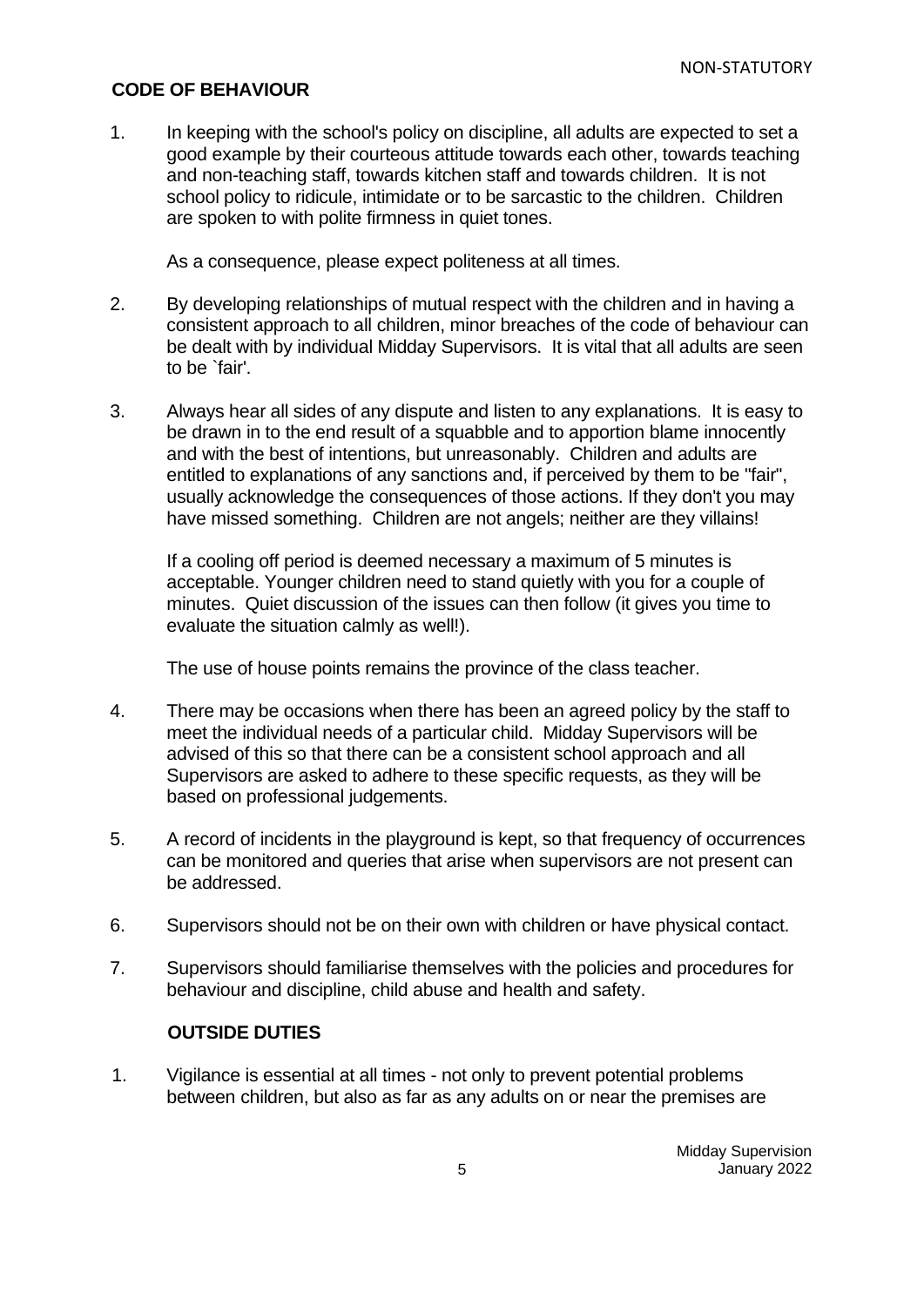concerned. Midday supervisors should patrol the areas under their control, keeping a close eye on the toilet areas.

- 2. Children are not allowed to:
	- a) Climb or damage trees
	- b) Play fight or rough play
	- c) Throw anything other than balls or other playtime equipment
- 3. If a teacher allows children to remain in school during the lunch hour s/he is personally responsible for the supervision of those children. The Supervisors will be informed of children concerned.

#### <span id="page-5-0"></span>**EXAMPLE TIMETABLE**

*Times may differ at individual schools, schools may offer one or two sittings, therefore, arrangements below are adapted accordingly*

11.30 - 12.10 Setting up tables etc. by kitchen staff.

Please note that Midday Supervisors are not covered by insurance for the movement of tables/benches etc. and it does not form part of the job specification.

- 12.10 Children are dismissed from class by the teacher.
- 12.10- 12.40 Children within first sitting to be seated and supervised in the hall for their main meal. Children in second sitting to go out to play
- 12.40 1.10 Children within second sitting to be seated and supervised in the hall. Children in first sitting to go out to play.
- 1.10 The whistle is blown and children assembled in classes to be collected by teacher

#### <span id="page-5-1"></span>**WET LUNCH BREAK ARRANGEMENTS**

- 1 The decision regarding whether it is a "wet lunchtime" and also whether children should be allowed on the grass will be made during the serving of lunch.
- 2 Remember that it is a lunchtime "break" for the children and they should not be expected to be regimented. At the same time running around the classroom is not acceptable behaviour and they will need to be quietly occupied. As always, the major consideration is that of safety. Children should ask permission if they wish to go to the toilet.
- 3 There will be certain activities that children are allowed to carry out. If you wish to avoid the wrath of the teacher do check which these are! Clearing up is very much part of the routine and the classroom should be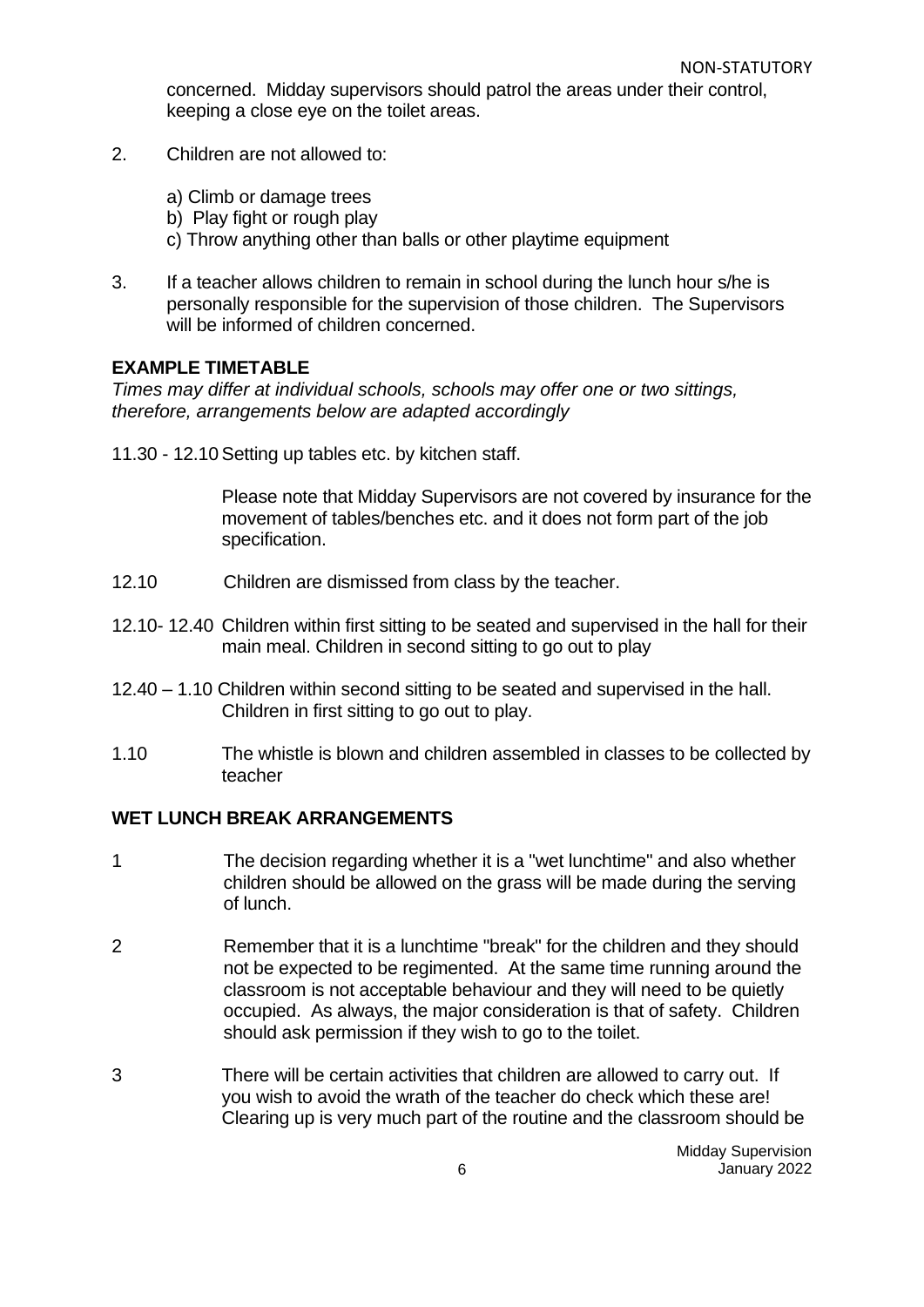left as it was found. Nothing irritates teachers more than having to spend half an hour clearing up before they can start the planned afternoon activities.

#### <span id="page-6-0"></span>**COOKED MEALS**

Cooked meals are served from 12.10 – 1.10. It is up to the Midday Supervisors to ensure the smooth and continuous flow of children to the serving area. Where food is not cooked on site, hot meals are served from 12.15 pm once food is delivered.

Children are learning greater independence and should only be helped to cut up their food for the first few weeks at school. Older children on the table should be encouraged to help.

Likewise children are quite capable of clearing away their own plates and cutlery and older children should be encouraged to help, but not to do it for them.

It is school policy that children mix with other than their immediate friends and age group, as part of their social education. Children are placed at particular tables by the Headteacher or Assistant Head with this in mind. Any problems related to this should be referred to the Headteacher.

Eating lunch should be a pleasurable experience and children should be encouraged but not made to eat their meals. If a child frequently leaves his/her meal please report this quietly to the HT. The latter will be responsible for alerting a parent if necessary.

### <span id="page-6-1"></span>**PACKED LUNCHES**

Please encourage the children to eat by such remarks, as "That does look good" "Mummy has gone to a lot of trouble to make that". No comments are to be made to the children regarding the type of food in their packed lunch or the "health" content. Sandwiches do not equate with packed lunches and should not be viewed as the `norm'. If you have any concern regarding the type or health quality of the food these should be expressed quietly to the Headteacher after lunch and out of the hearing of children.

If a child does not wish to eat his/her lunch he/she must not be told that he/she has to do so, BUT the remains of that lunch must be placed in the packed lunch box to be taken home and not thrown away. Frequent lack of eating should also be mentioned to the Headteacher.

Children are not allowed to have glass containers.

### <span id="page-6-2"></span>**FIRST AID**

Any treatment must be noted in the first aid record book.

Please note that **only** the following may be used to treat injuries